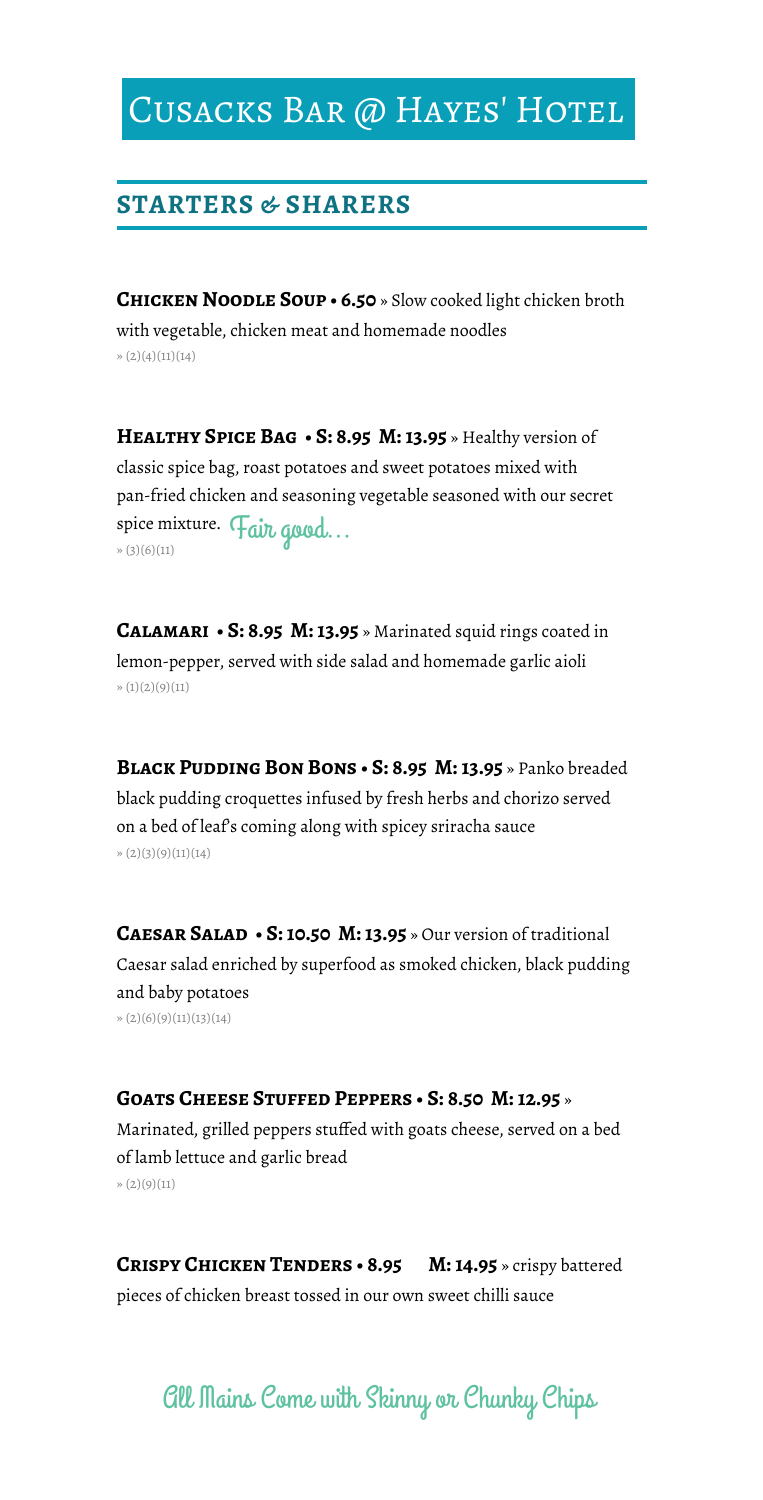## **MAINS**

**Coronation Chicken • 16.95** » Chicken breast fillet served on open naan bread sandwich with side salad grilled corn on the cob, chips and "Indian" style sauce made of mango chutney, curcuma, mayo and fresh coriander  $\rightarrow (2)(4)(9)(11)(14)$ 

**Half & Half Burger • 16.95** » 3oz beef burger, ½ southern fried chicken, smoked cheddar cheese, bacon, gem lettuce, caramelized onion and garlic mayo. All these yummy, packed in black sesame seeds brioche bun, chips and side salad.  $S$ avage!  $\frac{1}{2}(2)(5)(9)(11)$ 

BEEF OR VEGETABLES FAJITA · 16.95 (V)14.95 » Tortilla stuffed with vegetable or beef fajita, homemade guacamole and cheese. Served with chips and sour cream.  $\rightarrow (2)(6)(9)(11)$ 

HERB CRUSTED COD • 16.95 » Oven baked cod topped with fresh herbs and parmesan cheese breadcrumb, served on Mediterranean vegetable and roasted baby potatoes  $\rightarrow (2)(3)(9)(11)(13)$ 

**Slow Cooked Beef Ribs • 16.95** » Slow-cooked beef ribs in rich BBQ sauce served on the top of mashed potatoes and steamed vegetable topped with red wine jus » (4)(9)(11)

**Tomato & Chilli Chicken Pasta • 16.50** » Fusilli pasta in rich tomato sauce with fresh herbs and chilli marinated chicken, topped with parmesan cheese and served with garlic bread.  $\rightarrow (2)(4)(9)(11)(14)$ 

# Our Chefs Favourite!

#### **Surf N'Turf • 28.50**

» 8oz sirloin steak served on Mediterranean vegetable and mashed potatoes topped with green New Zealand mussels, Langoustine, tomato relish and garlic butter. »

 $\gg (1)(7)(9)(11) \gg$